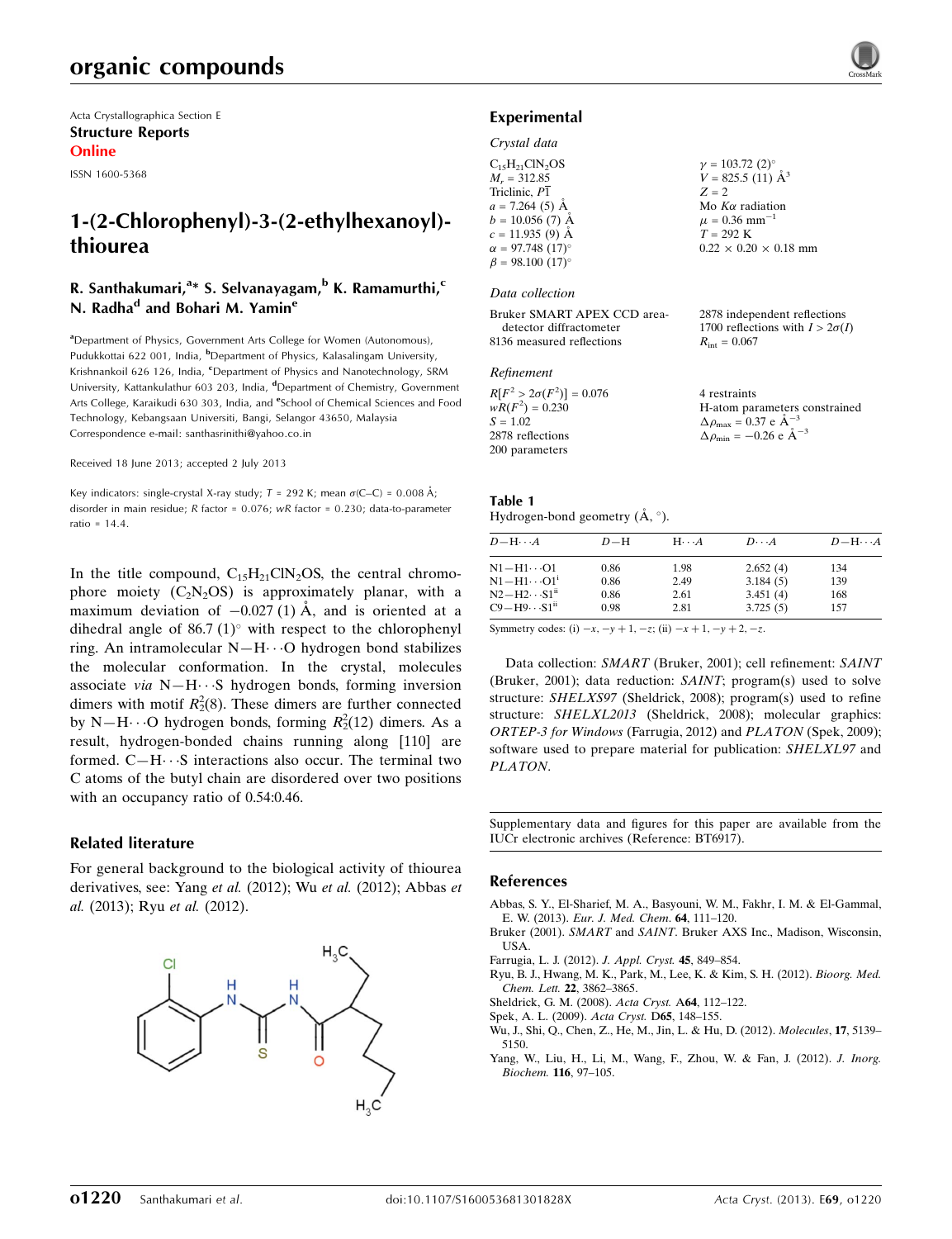# **supporting information**

*Acta Cryst.* (2013). E**69**, o1220 [doi:10.1107/S160053681301828X]

# **1-(2-Chlorophenyl)-3-(2-ethylhexanoyl)thiourea**

#### **R. Santhakumari, S. Selvanayagam, K. Ramamurthi, N. Radha and Bohari M. Yamin**

#### **S1. Comment**

Thiourea derivatives are an important class of organic compounds in which sulfur is the major ligand atom which plays an important role in coordination chemistry. Thiourea derivatives possess a wide range of biological activities such as antibacterial (Yang *et al.*, 2012), antifungal (Wu *et al.*, 2012; Abbas *et al.*, 2013) activities. These derivatives sensitizes human H1299 lung carcinoma cells (Ryu *et al.*, 2012). In view of the biological importance of thioureas, we have undertaken a single-crystal X-ray diffraction study of the title compound, and the results are presented here.

The molecular structure and atomic connectivity for the title compound are illustrated in Fig. 1. The central chromophore moiety (C<sub>2</sub>N<sub>2</sub>OS) is planar with a maximum deviation of -0.027 (1) Å for atom C8. The dihedral angle between the chlorophenyl ring and the chromophor moiety is 86.7 (1)°.

The molecular structure is stabilized by an intramolecular N—H···O hydrogen bond (Table 1). In the molecular packing, N—H…S hydrogen bonds involving atoms N2 and S1 link inversion-related molecules to form  $R_2^2(8)$  graph set dimer (Fig. 2). These dimers are further connected by N—H···O hydrogen bonds forming  $R_2^2(12)$  dimers (Fig. 3). As a result of that, hydrogen bonded chains running along [110] are formed.

#### **S2. Experimental**

A mixture of supersaturated solutions of 2-chlorophenol (1 mmol), thiourea (1 mmol) and 2-ethylhexanoic acid (1mmol) were dissolved in ethanol (20ml). The mixture was stirred well and refluxed to 3hours. The reaction was ensured with a yellow crystalline solid deposited at the bottom of the beaker. Single crystals of (I) were obtained by slow evaporation method using ethanol as solvent at at room temperature.

#### **S3. Refinement**

H atoms were placed in idealized positions and allowed to ride on their parent atoms, with N—-H distance of 0.86 Å and C—H distances of 0.93-0.98 Å, and Uiso(H) =  $1.5U_{eq}(C)$  for methyl H atoms and Uiso(H) =  $1.2U_{eq}(C \text{ or } N)$  for other H atoms. Atoms C14 and C15 are disordered over two positions with an occupancy of 0.46 and 0.54. The bond lengths of C13—C14 and C14—C15 are restrained to the value of 1.54 (1) Å.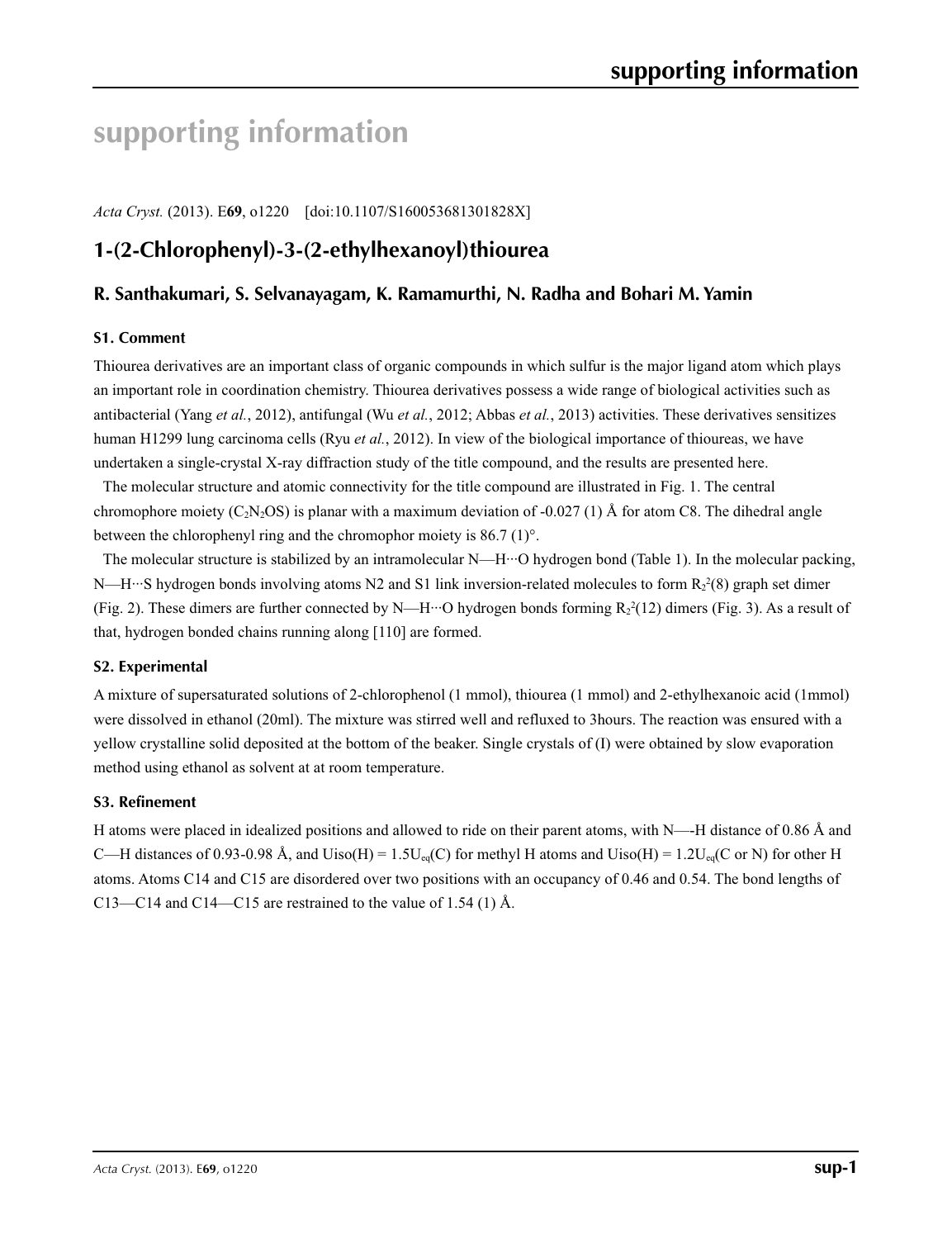

## **Figure 1**

The molecular structure of the title compound, showing the atom-numbering scheme. Displacement ellipsoids are drawn at the 30% probability level. The minor occupied atoms of the disordered part have been omitted for clarity.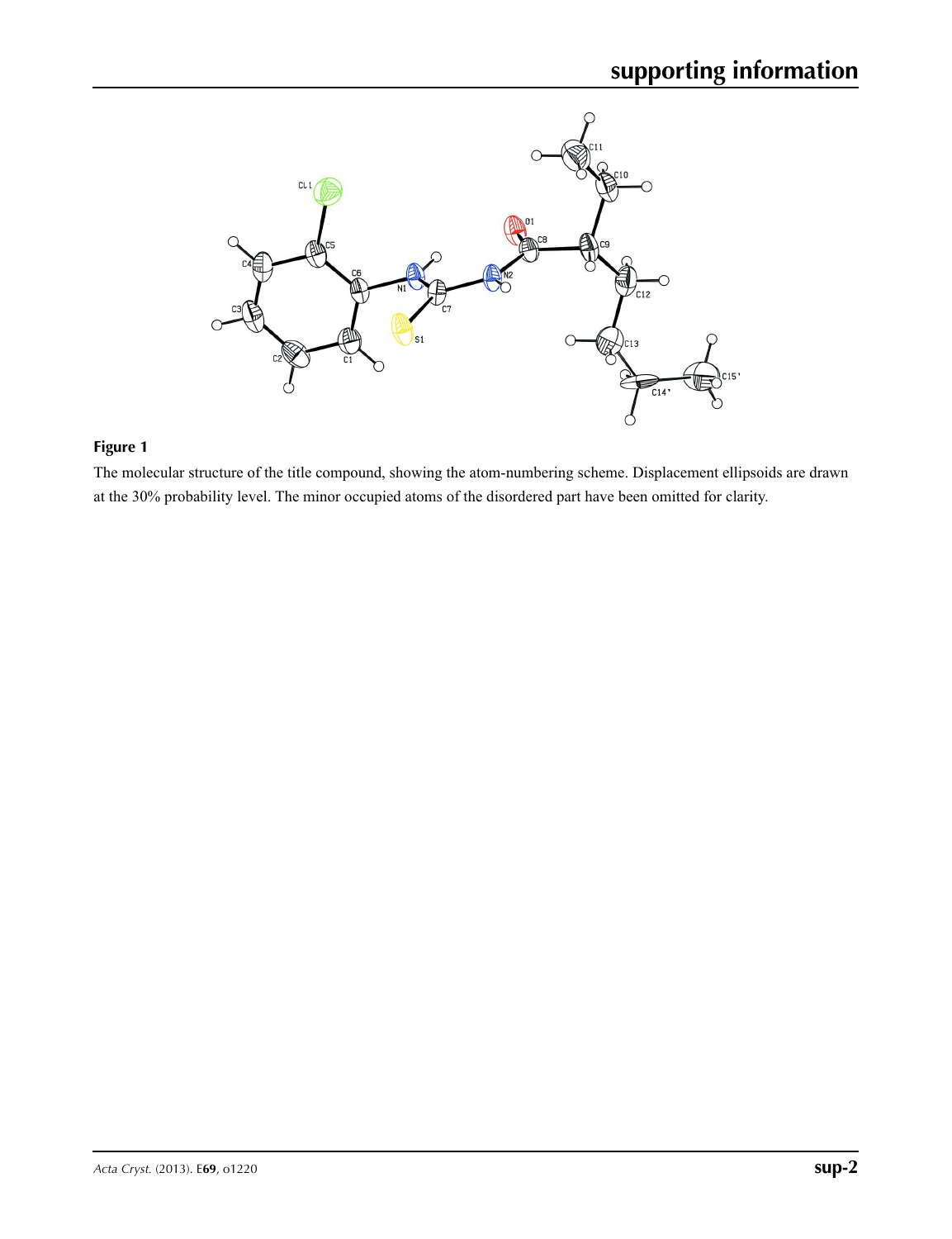

## **Figure 2**

Molecular packing of the title compound, viewed along the *b* axis; H-bonds are shown as dashed lines. For the sake of clarity, H atoms, not involved in hydrogen bonds, have been omitted. The minor occupied atoms of the disordered part have been omitted for clarity.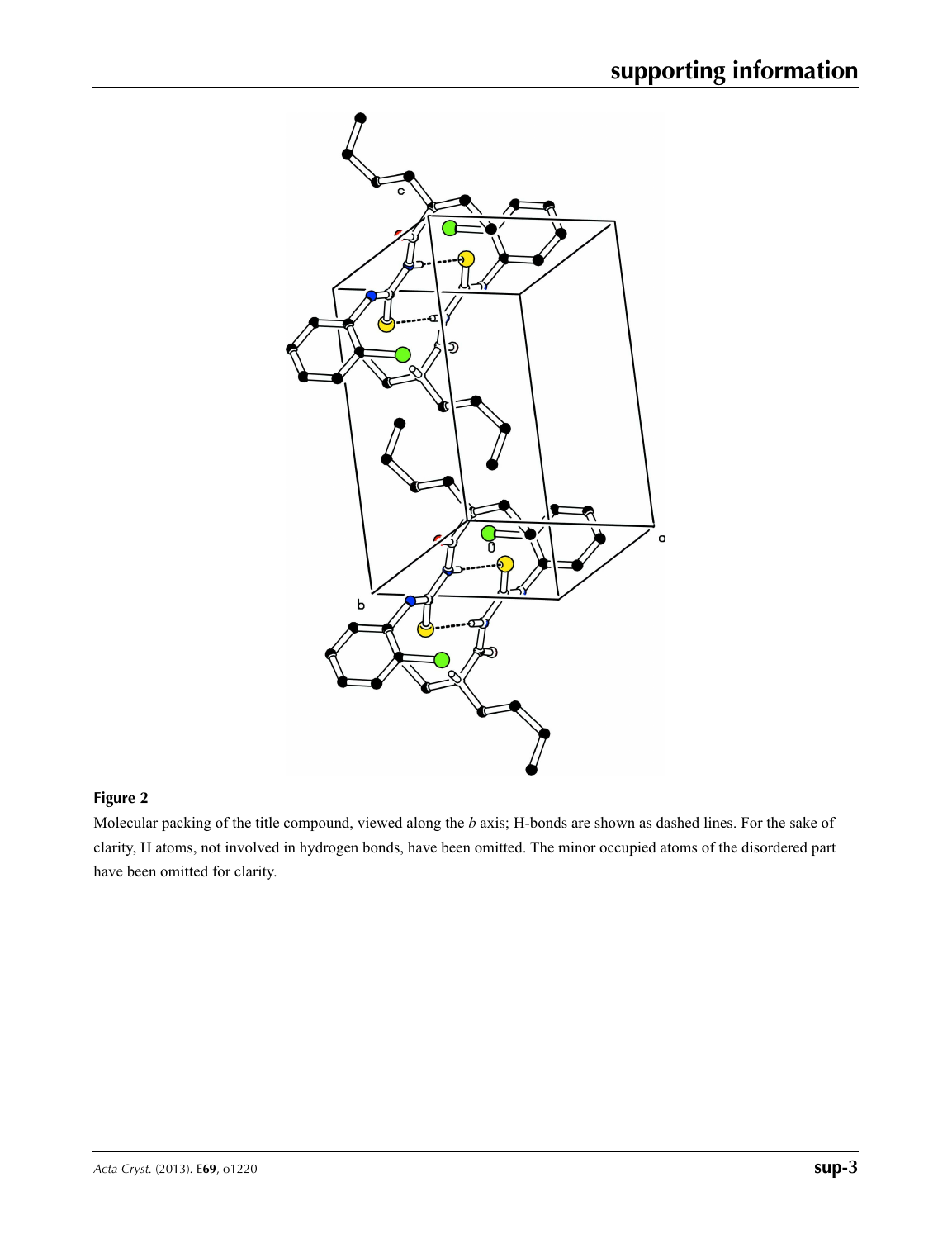

#### **Figure 3**

Molecular packing of the title compound, viewed down the a axis; H-bonds are shown as dashed lines. For the sake of clarity, H atoms, not involved in hydrogen bonds, have been omitted. Minor component of the disorder have been omitted for clarity.

#### **1-(2-Chlorophenyl)-3-(2-ethylhexanoyl)thiourea**

*Crystal data*  $C_{15}H_{21}CIN_2OS$  $M_r = 312.85$ Triclinic, *P*1  $a = 7.264(5)$  Å  $b = 10.056$  (7) Å  $c = 11.935(9)$  Å  $\alpha$  = 97.748 (17)<sup>o</sup>  $\beta$  = 98.100 (17)<sup>o</sup>  $\gamma = 103.72$  (2)<sup>o</sup>  $V = 825.5$  (11) Å<sup>3</sup>

#### *Data collection*

Bruker SMART APEX CCD area-detector diffractometer Radiation source: fine-focus sealed tube *ω* scans 8136 measured reflections 2878 independent reflections

#### *Refinement*

Refinement on *F*<sup>2</sup> Least-squares matrix: full *R*[ $F^2 > 2\sigma(F^2)$ ] = 0.076  $wR(F^2) = 0.230$  $S = 1.02$ 2878 reflections 200 parameters 4 restraints

 $Z = 2$  $F(000) = 332$  $D_x = 1.259$  Mg m<sup>-3</sup> Mo *Kα* radiation, *λ* = 0.71073 Å Cell parameters from 6222 reflections  $\theta$  = 2.3–24.8°  $\mu$  = 0.36 mm<sup>-1</sup> *T* = 292 K Block, colourless  $0.22 \times 0.20 \times 0.18$  mm

1700 reflections with  $I > 2\sigma(I)$  $R_{\text{int}} = 0.067$  $\theta_{\text{max}} = 25.0^{\circ}, \theta_{\text{min}} = 1.8^{\circ}$  $h = -8 \rightarrow 8$  $k = -11 \rightarrow 11$ *l* = −14→14

Secondary atom site location: difference Fourier map Hydrogen site location: inferred from neighbouring sites H-atom parameters constrained  $w = 1/[\sigma^2 (F_o^2) + (0.125P)^2]$ where  $P = (F_o^2 + 2F_c^2)/3$  $(\Delta/\sigma)_{\text{max}}$  < 0.001 Δ*ρ*max = 0.37 e Å−3  $\Delta \rho_{\rm min} = -0.26$  e Å<sup>-3</sup>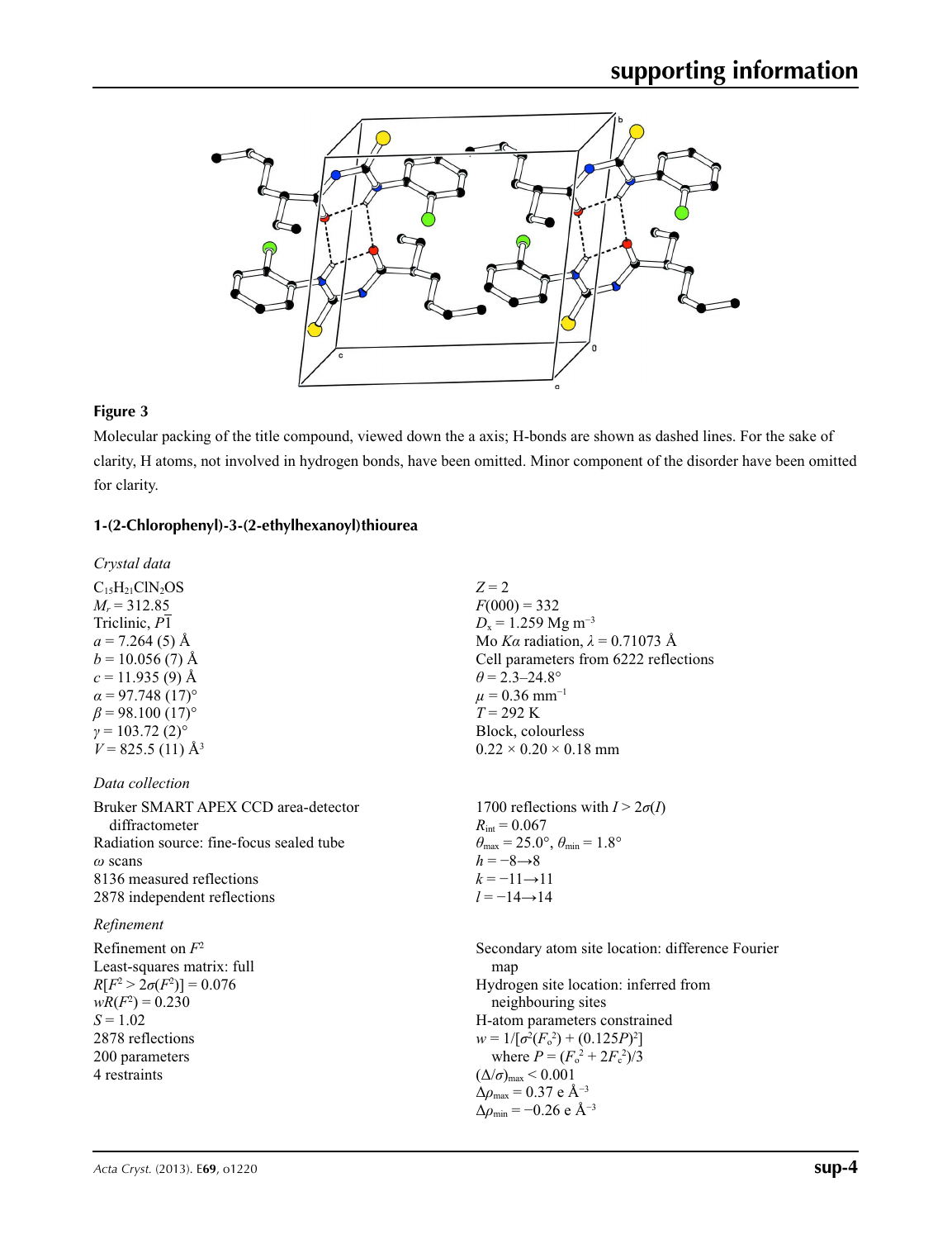#### *Special details*

**Geometry**. All esds (except the esd in the dihedral angle between two l.s. planes) are estimated using the full covariance matrix. The cell esds are taken into account individually in the estimation of esds in distances, angles and torsion angles; correlations between esds in cell parameters are only used when they are defined by crystal symmetry. An approximate (isotropic) treatment of cell esds is used for estimating esds involving l.s. planes.

|                   | $\boldsymbol{x}$ | $\mathcal{Y}$ | $\overline{z}$ | $U_{\rm iso}*/U_{\rm eq}$ | $Occ. ( \le 1)$ |
|-------------------|------------------|---------------|----------------|---------------------------|-----------------|
| Cl1               | 0.0875(2)        | 0.56892(16)   | $-0.31845(12)$ | 0.0787(5)                 |                 |
| S1                | 0.23733(18)      | 0.95432(13)   | $-0.12264(10)$ | 0.0649(5)                 |                 |
| O <sub>1</sub>    | 0.1744(4)        | 0.6032(3)     | 0.0822(3)      | 0.0589(9)                 |                 |
| N1                | 0.0376(5)        | 0.7093(4)     | $-0.0934(3)$   | 0.0478(9)                 |                 |
| H1                | 0.0249           | 0.6407        | $-0.0566$      | $0.057*$                  |                 |
| $\mathbf{N2}$     | 0.3169(5)        | 0.8104(4)     | 0.0374(3)      | 0.0480(9)                 |                 |
| H2                | 0.4181           | 0.8790        | 0.0578         | $0.058*$                  |                 |
| C1                | $-0.2560(7)$     | 0.7626(5)     | $-0.1733(4)$   | 0.0581(12)                |                 |
| H1A               | $-0.2591$        | 0.8089        | $-0.1010$      | $0.070*$                  |                 |
| C2                | $-0.4017(7)$     | 0.7532(6)     | $-0.2651(5)$   | 0.0677(15)                |                 |
| H2A               | $-0.5034$        | 0.7921        | $-0.2547$      | $0.081*$                  |                 |
| C <sub>3</sub>    | $-0.3938(8)$     | 0.6860(6)     | $-0.3712(5)$   | 0.0733(16)                |                 |
| H <sub>3</sub>    | $-0.4911$        | 0.6795        | $-0.4329$      | $0.088*$                  |                 |
| C4                | $-0.2470(8)$     | 0.6287(5)     | $-0.3879(4)$   | 0.0645(14)                |                 |
| H4                | $-0.2441$        | 0.5826        | $-0.4604$      | $0.077*$                  |                 |
| $\rm{C}5$         | $-0.1014(6)$     | 0.6392(5)     | $-0.2968(4)$   | 0.0514(12)                |                 |
| C6                | $-0.1079(6)$     | 0.7039(4)     | $-0.1892(3)$   | 0.0425(10)                |                 |
| C7                | 0.1916(6)        | 0.8164(4)     | $-0.0593(3)$   | 0.0455(11)                |                 |
| $\rm{C}8$         | 0.3017(6)        | 0.7097(5)     | 0.1054(3)      | 0.0454(10)                |                 |
| C9                | 0.4490(7)        | 0.7445(5)     | 0.2141(4)      | 0.0563(13)                |                 |
| H9                | 0.5358           | 0.8356        | 0.2147         | $0.068*$                  |                 |
| C10               | 0.5689(8)        | 0.6399(6)     | 0.2138(4)      | 0.0719(15)                |                 |
| H10A              | 0.6536           | 0.6587        | 0.2878         | $0.086*$                  |                 |
| H10B              | 0.4831           | 0.5478        | 0.2056         | $0.086*$                  |                 |
| C11               | 0.6883(9)        | 0.6393(7)     | 0.1219(5)      | 0.094(2)                  |                 |
| H11A              | 0.6062           | 0.6196        | 0.0480         | $0.142*$                  |                 |
| H11B              | 0.7572           | 0.5693        | 0.1274         | $0.142*$                  |                 |
| H11C              | 0.7783           | 0.7287        | 0.1312         | $0.142*$                  |                 |
| C12               | 0.3511(8)        | 0.7576(6)     | 0.3165(4)      | 0.0711(15)                |                 |
| H12A              | 0.2709           | 0.6665        | 0.3194         | $0.085*$                  |                 |
| H12B              | 0.4495           | 0.7845        | 0.3853         | $0.085*$                  |                 |
| C13               | 0.2284(12)       | 0.8584(8)     | 0.3208(5)      | 0.110(2)                  |                 |
| H <sub>13</sub> A | 0.1449           | 0.8468        | 0.2473         | $0.132*$                  | 0.46            |
| H13B              | 0.3081           | 0.9534        | 0.3400         | $0.132*$                  | 0.46            |
| H <sub>13</sub> C | 0.1402           | 0.8344        | 0.2478         | $0.132*$                  | 0.54            |
| H13D              | 0.3138           | 0.9487        | 0.3212         | $0.132*$                  | 0.54            |
| C14               | 0.104(3)         | 0.8234(19)    | 0.4181(15)     | 0.109(8)                  | 0.46            |
| H <sub>14</sub> A | $-0.0231$        | 0.8385        | 0.4033         | $0.131*$                  | 0.46            |
| H14B              | 0.0991           | 0.7324        | 0.4382         | $0.131*$                  | 0.46            |

*Fractional atomic coordinates and isotropic or equivalent isotropic displacement parameters (Å<sup>2</sup>)*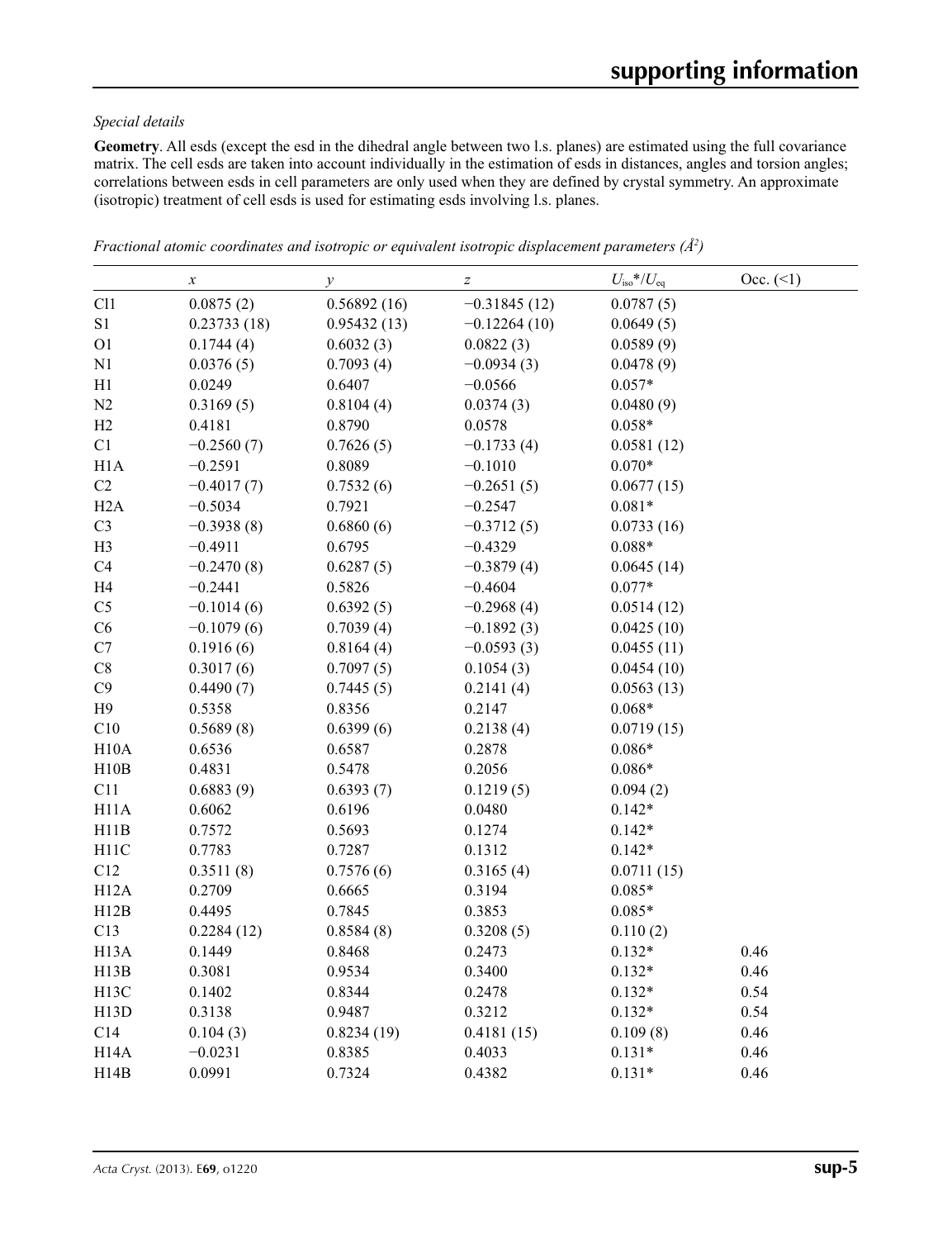| 0.251(4)  | 0.941(2) | 0.499(3)   | 0.187(13) | 0.46 |
|-----------|----------|------------|-----------|------|
| 0.2142    | 0.9492   | 0.5737     | $0.280*$  | 0.46 |
| 0.2567    | 1.0259   | 0.4705     | $0.280*$  | 0.46 |
| 0.3751    | 0.9218   | 0.5057     | $0.280*$  | 0.46 |
| 0.105(3)  | 0.882(2) | 0.4141(13) | 0.174(14) | 0.54 |
| 0.0756    | 0.9708   | 0.4128     | $0.209*$  | 0.54 |
| $-0.0164$ | 0.8103   | 0.3945     | $0.209*$  | 0.54 |
| 0.197(3)  | 0.879(2) | 0.5325(13) | 0.141(10) | 0.54 |
| 0.1141    | 0.8968   | 0.5853     | $0.211*$  | 0.54 |
| 0.3176    | 0.9491   | 0.5529     | $0.211*$  | 0.54 |
| 0.2200    | 0.7893   | 0.5360     | $0.211*$  | 0.54 |
|           |          |            |           |      |

*Atomic displacement parameters (Å2 )*

|                | $U^{11}$   | $U^{22}$   | $U^{33}$   | $U^{12}$      | $U^{13}$      | $U^{23}$     |
|----------------|------------|------------|------------|---------------|---------------|--------------|
| C11            | 0.0737(10) | 0.0888(11) | 0.0753(9)  | 0.0267(8)     | 0.0178(7)     | 0.0058(8)    |
| S <sub>1</sub> | 0.0619(8)  | 0.0570(8)  | 0.0629(8)  | $-0.0092(6)$  | $-0.0105(6)$  | 0.0332(6)    |
| O <sub>1</sub> | 0.056(2)   | 0.054(2)   | 0.0582(19) | $-0.0049(17)$ | $-0.0026(15)$ | 0.0277(16)   |
| N1             | 0.048(2)   | 0.047(2)   | 0.0413(19) | $-0.0009(18)$ | $-0.0026(16)$ | 0.0199(17)   |
| N <sub>2</sub> | 0.046(2)   | 0.047(2)   | 0.0398(19) | $-0.0049(16)$ | $-0.0046(15)$ | 0.0137(16)   |
| C1             | 0.055(3)   | 0.061(3)   | 0.057(3)   | 0.010(2)      | 0.007(2)      | 0.015(2)     |
| C2             | 0.045(3)   | 0.066(3)   | 0.093(4)   | 0.012(3)      | 0.004(3)      | 0.029(3)     |
| C <sub>3</sub> | 0.065(4)   | 0.081(4)   | 0.067(4)   | 0.010(3)      | $-0.014(3)$   | 0.030(3)     |
| C4             | 0.073(4)   | 0.066(3)   | 0.044(3)   | 0.003(3)      | $-0.005(2)$   | 0.014(2)     |
| C <sub>5</sub> | 0.043(3)   | 0.057(3)   | 0.051(3)   | 0.003(2)      | 0.004(2)      | 0.022(2)     |
| C6             | 0.035(2)   | 0.045(2)   | 0.042(2)   | $-0.0019(19)$ | $-0.0005(18)$ | 0.016(2)     |
| C7             | 0.044(2)   | 0.050(3)   | 0.035(2)   | 0.000(2)      | 0.0018(18)    | 0.010(2)     |
| C8             | 0.044(2)   | 0.051(3)   | 0.042(2)   | 0.007(2)      | 0.0069(19)    | 0.018(2)     |
| C9             | 0.057(3)   | 0.062(3)   | 0.046(3)   | 0.003(2)      | $-0.003(2)$   | 0.028(2)     |
| C10            | 0.068(4)   | 0.083(4)   | 0.063(3)   | 0.023(3)      | $-0.008(3)$   | 0.023(3)     |
| C11            | 0.086(4)   | 0.123(6)   | 0.089(4)   | 0.045(4)      | 0.018(4)      | 0.033(4)     |
| C12            | 0.090(4)   | 0.069(3)   | 0.046(3)   | 0.006(3)      | 0.004(3)      | 0.014(3)     |
| C13            | 0.161(7)   | 0.129(6)   | 0.063(4)   | 0.081(6)      | 0.025(4)      | 0.017(4)     |
| C14            | 0.113(14)  | 0.079(15)  | 0.15(2)    | 0.065(12)     | 0.018(12)     | $-0.013(12)$ |
| C15            | 0.14(2)    | 0.12(2)    | 0.27(4)    | 0.027(16)     | $-0.07(2)$    | 0.04(2)      |
| C14'           | 0.27(3)    | 0.13(2)    | 0.144(18)  | 0.16(2)       | $-0.006(17)$  | $-0.049(15)$ |
| C15'           | 0.27(3)    | 0.143(17)  | 0.089(11)  | 0.130(19)     | 0.113(15)     | 0.073(12)    |

*Geometric parameters (Å, º)*

| $Cl1-C5$  | 1.720(5) | $C10-H10B$   | 0.9700    |  |
|-----------|----------|--------------|-----------|--|
| $S1 - C7$ | 1.655(4) | $C11 - H11A$ | 0.9600    |  |
| $O1-C8$   | 1.206(5) | $C11 - H11B$ | 0.9600    |  |
| $N1 - C7$ | 1.326(5) | $C11-H11C$   | 0.9600    |  |
| $N1-C6$   | 1.430(5) | $C12 - C13$  | 1.501(8)  |  |
| $N1-H1$   | 0.8600   | $C12-H12A$   | 0.9700    |  |
| $N2-C8$   | 1.374(5) | $C12$ —H12B  | 0.9700    |  |
| $N2-C7$   | 1.384(5) | $C13 - C14'$ | 1.553(10) |  |
|           |          |              |           |  |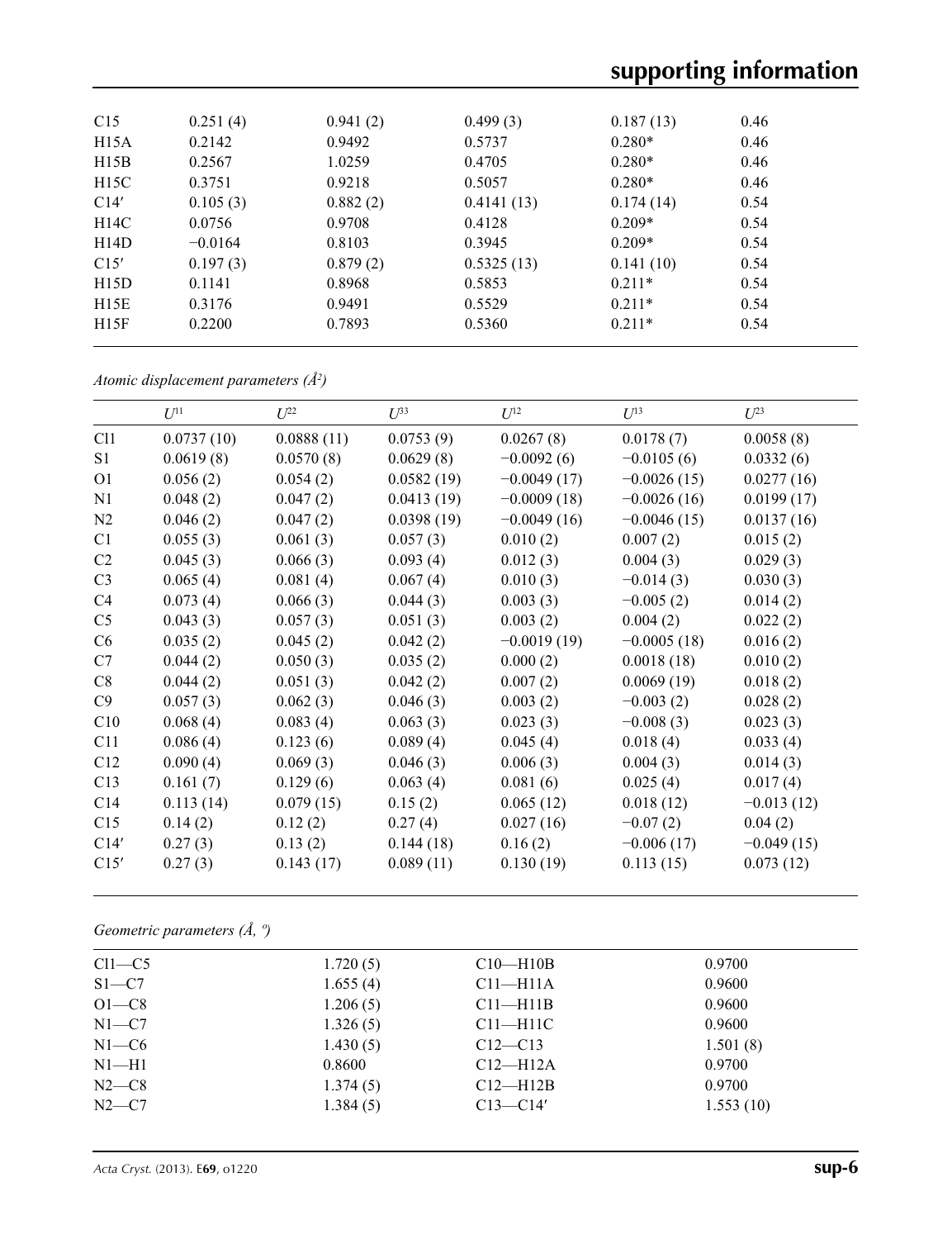| $N2-H2$        | 0.8600   | $C13 - C14$                     | 1.592(10) |
|----------------|----------|---------------------------------|-----------|
| $C1-C6$        | 1.367(6) | $C13 - H13A$                    | 0.9700    |
| $C1-C2$        | 1.388(7) | $C13 - H13B$                    | 0.9700    |
| $Cl-H1A$       | 0.9300   | C13-H13C                        | 0.9700    |
| $C2-C3$        | 1.367(7) | $C13 - H13D$                    | 0.9700    |
| $C2-H2A$       | 0.9300   | $C14 - C15$                     | 1.507(10) |
| $C3-C4$        | 1.352(7) | $C14 - H14A$                    | 0.9700    |
| $C3-H3$        | 0.9300   | $C14 - H14B$                    | 0.9700    |
| $C4 - C5$      | 1.379(6) | $C15 - H15A$                    | 0.9600    |
| $C4 - H4$      | 0.9300   | $C15 - H15B$                    | 0.9600    |
| $C5-C6$        | 1.372(6) | $C15 - H15C$                    | 0.9600    |
| $C8-C9$        | 1.503(6) | $C14'$ - $C15'$                 | 1.484(10) |
| $C9 - C12$     | 1.505(7) | C14'-H14C                       | 0.9700    |
| $C9 - C10$     | 1.516(7) | $C14'$ —H14D                    | 0.9700    |
| $C9 - H9$      | 0.9800   | $C15'$ -H15D                    | 0.9600    |
| $C10 - C11$    | 1.492(8) | $C15'$ -H15E                    | 0.9600    |
| $C10 - H10A$   | 0.9700   | $C15'$ -H15F                    | 0.9600    |
|                |          |                                 |           |
| $C7 - N1 - C6$ | 122.2(3) | $C10-C11-H11C$                  | 109.5     |
| $C7 - N1 - H1$ | 118.9    | H11A-C11-H11C                   | 109.5     |
| $C6 - N1 - H1$ | 118.9    | H11B-C11-H11C                   | 109.5     |
| $C8 - N2 - C7$ | 128.9(4) | $C13 - C12 - C9$                | 116.9(4)  |
| $C8 - N2 - H2$ | 115.6    | $C13 - C12 - H12A$              | 108.1     |
| $C7 - N2 - H2$ | 115.6    | $C9-C12-H12A$                   | 108.1     |
| $C6-C1-C2$     | 120.0(5) | $C13 - C12 - H12B$              | 108.1     |
| $C6-C1-H1A$    | 120.0    | $C9-C12-H12B$                   | 108.1     |
| $C2-C1-H1A$    | 120.0    | H12A-C12-H12B                   | 107.3     |
| $C3-C2-C1$     | 119.2(5) | $C12-C13-C14'$                  | 125.5(8)  |
| $C3-C2-H2A$    | 120.4    | $C12-C13-C14$                   | 105.6(9)  |
| $C1-C2-H2A$    | 120.4    | $C12 - C13 - H13A$              | 110.6     |
| $C4-C3-C2$     | 121.1(5) | $C14 - C13 - H13A$              | 110.6     |
| $C4-C3-H3$     | 119.4    | $C12 - C13 - H13B$              | 110.6     |
| $C2-C3-H3$     | 119.4    | $C14-C13-H13B$                  | 110.6     |
| $C3-C4-C5$     | 119.6(5) | H13A-C13-H13B                   | 108.7     |
| $C3-C4-H4$     | 120.2    | $C12 - C13 - H13C$              | 105.9     |
| $C5-C4-H4$     | 120.2    | C14'-C13-H13C                   | 105.9     |
| $C6-C5-C4$     | 120.3(5) | $C12 - C13 - H13D$              | 105.9     |
| $C6-C5-C11$    |          | $C14' - C13 - H13D$             | 105.9     |
| $C4-C5-C11$    | 120.0(3) | H13C-C13-H13D                   | 106.3     |
|                | 119.7(4) |                                 |           |
| $C1-C6-C5$     | 119.7(4) | $C15-C14-C13$<br>$C15-C14-H14A$ | 87.7 (19) |
| $C1-C6-N1$     | 119.8(4) |                                 | 114.0     |
| $C5-C6-N1$     | 120.6(4) | $C13-C14-H14A$                  | 114.0     |
| $N1 - C7 - N2$ | 116.1(3) | $C15-C14-H14B$                  | 114.0     |
| $N1 - C7 - S1$ | 124.4(3) | $C13-C14-H14B$                  | 114.0     |
| $N2 - C7 - S1$ | 119.5(3) | H14A-C14-H14B                   | 111.2     |
| $O1 - C8 - N2$ | 122.6(4) | $C14-C15-H15A$                  | 109.5     |
| $O1 - C8 - C9$ | 122.1(4) | $C14-C15-H15B$                  | 109.5     |
| $N2 - C8 - C9$ | 115.3(4) | H15A-C15-H15B                   | 109.5     |